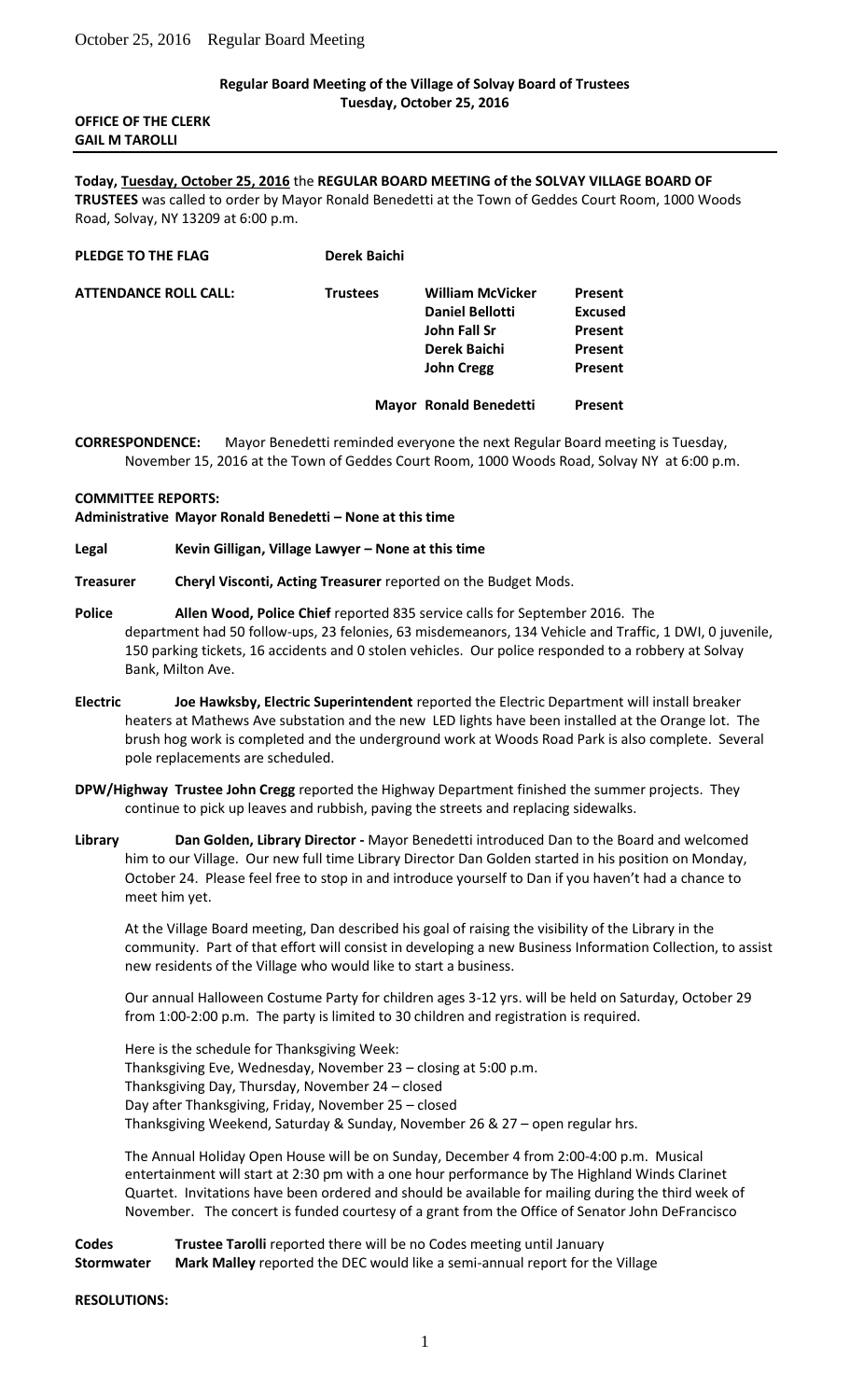October 25, 2016 Regular Board Meeting

1. Authorization from the Board of Trustees to approve the minutes from the September 27, 2016 Regular Board Meeting and the Reading of the Minutes be herewith dispensed.

| <b>MOTION:</b> | John Fall Sr.       |  |  |
|----------------|---------------------|--|--|
| <b>SECOND:</b> | Derek Baichi        |  |  |
| <b>AVEC.</b>   | <b>NAVES</b> .<br>G |  |  |

**AYES: 6 NAYES: 0 MOTION CARRIED**

2. Authorization from the Board of Trustees to approve the minutes from the October 17, 2016 Special Board Meeting and the Reading of the Minutes be herewith dispensed.

| <b>MOTION:</b> | Derek Baichi          |                       |
|----------------|-----------------------|-----------------------|
| <b>SECOND:</b> | <b>Thomas Tarolli</b> |                       |
| AYES:          | <b>NAYES:</b>         | <b>MOTION CARRIED</b> |

- 3. Authorization from the Board of Trustees to pay C&S Engineers \$17,615 for services rendered from 9/01/16 to 9/30/16. (\$1,170.00 paid by the Village) Below are the specific projects that will be reimbursed through a Grant or the County. Invoice No. 0161560 – Project No. 114.203.012 – Carolina Ave. Green Wall Grant – Mechanics Building Invoice No. 0161562 – Project No. 114.213.001 – I/I Reduction Grant Invoice No. 0161563 – Project No. 114.214.001 – Senator DeFrancisco Grant Invoice No. 0161564 – Project No. 114.215.001 – Onondaga County Community Development Grant Invoice No. 0161566 – Project No. 114.218.001 – SAM Grant Invoice No. 0161567 – Project No. 114.219.001 – NYSDOT 2016 TAP Grant **MOTION: John Cregg SECOND: Derek Baichi AYES: 6 NAYES: 0 MOTION CARRIED**
- 4. Authorization from the Board of Trustees to pay Costello, Cooney & Fearon, PLLC \$7,496.00 for services rendered for the month of September 2016.

| <b>MOTION:</b> |   | John Fall Sr          |   |                       |
|----------------|---|-----------------------|---|-----------------------|
| <b>SECOND:</b> |   | <b>Thomas Tarolli</b> |   |                       |
| AYES:          | 6 | <b>NAYES:</b>         | n | <b>MOTION CARRIED</b> |

5. Authorization from the Board of Trustees to approve the Budget Modifications:

# **Village of Solvay General Fund Schedule of Proposed Budget Modifications For Approval at the October 2016 Regular Board Meeting**

| <b>Account</b><br><b>Revenues</b> | <b>Title</b>              | (as modified)<br>Current<br><b>Budget</b> | Proposed<br><b>Budget Mod</b> | <b>Modified</b><br><b>Budget</b><br><b>Amount</b> |
|-----------------------------------|---------------------------|-------------------------------------------|-------------------------------|---------------------------------------------------|
| 412890 A                          | Other Departmental Income | 0                                         | 90                            | 90                                                |
| 430010 A                          | State Aid-Per Capita      | 175,000                                   | (1,907)                       | 173,093                                           |
| 430890 A                          | State Aid-Other           | 10,000                                    | 2,026                         | 12,026                                            |
|                                   |                           |                                           |                               |                                                   |
|                                   | <b>Total</b>              | 185,000                                   | 209                           | 185,209                                           |
|                                   |                           |                                           |                               |                                                   |

**Newly** 

**Expenses** 581404 A Storm Sewer-Other | 7,600 | 209 | 7,809 **Total 7,600 209 7,809** 

| <b>MOTION:</b> |   | Derek Baichi      |   |                       |
|----------------|---|-------------------|---|-----------------------|
| <b>SECOND:</b> |   | <b>John Cregg</b> |   |                       |
| AYES:          | 6 | <b>NAYES:</b>     | n | <b>MOTION CARRIED</b> |

6. Authorization from the Board of Trustees to approve

**WHEREAS**, the property described by the following tax map number(s) and located at the following address(s) is/are in the Village of Solvay, is/are owned by the following owner(s); and

**WHEREAS**, as the aforesaid property owner(s) allows the property to accumulate high weeds, brush, grass, trash, debris, or other matter, in a manner that is unhealthy, hazardous, or dangerous and in violation of Chapter 56; and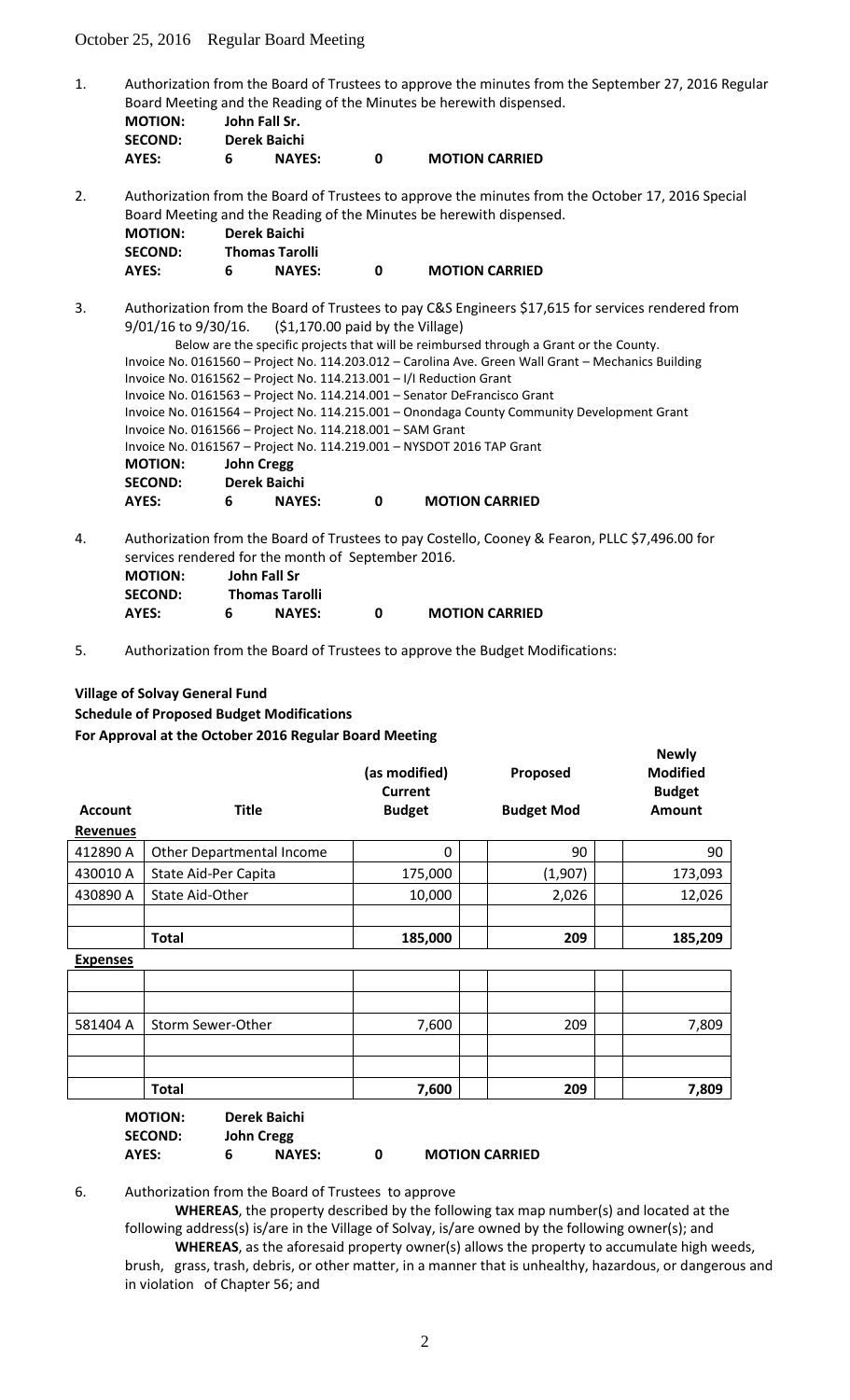**WHEREAS**, the owner(s) was notified by certified mail and/or posted on site and a follow up revealed the violation still exists

**NOW**, be it resolved that the Village of Solvay Board shall authorize the property to be cut, trimmed, and removed by the Village Representatives, and all actual costs of work or services rendered at the direction of the Village Board, shall be assessed and collected in the same manner and time as the taxes levied on the premises.

|                | <b>STREET ADDRESS</b> |                       | <b>TAX MAP</b> | <b>NAME OF OWNER</b>  |
|----------------|-----------------------|-----------------------|----------------|-----------------------|
|                | 406 Darrow Ave        |                       | $003.-05-03.0$ | Paula Carroll         |
|                | 218 Boulder Rd        |                       | 011.-03-30.0   | JP Morgan Chase Bank  |
| <b>MOTION:</b> |                       | Derek Baichi          |                |                       |
| <b>SECOND:</b> |                       | <b>Thomas Tarolli</b> |                |                       |
| AYES:          | 6                     | <b>NAYES:</b>         | 0              | <b>MOTION CARRIED</b> |

7. Approving the inter-municipal agreement between the Village of Solvay and the Town of Geddes to share services of the Town Codes Enforcement Officer for up to 20 hours per week, at a monthly rate of payment to the Town of Geddes in the amount of \$2,333.33 in accordance with the agreement that has been circulated to Village Board and authorizing the Mayor to sign this agreement on behalf of the Village.

| <b>MOTION:</b> |   | <b>Thomas Tarolli</b>   |                       |
|----------------|---|-------------------------|-----------------------|
| <b>SECOND:</b> |   | <b>William McVicker</b> |                       |
| AYES:          | 6 | <b>NAYES:</b>           | <b>MOTION CARRIED</b> |

8. Authorization from the Board of Trustees to hire Timothy Macholl as a part time police officer starting October 29, 2016 with a rate of \$17.10 per hour.<br>MOTION:

| <b>MOTION:</b> | John Fall Sr  |   |                       |
|----------------|---------------|---|-----------------------|
| <b>SECOND:</b> | Derek Baichi  |   |                       |
| AYES:          | <b>NAYES:</b> | n | <b>MOTION CARRIED</b> |

9. Authorization from the Board of Trustees to accept the resignation of Mary Honis as Library Clerk Substitute effective September 29, 2016.

| <b>MOTION:</b> |   | Derek Baichi          |   |                       |
|----------------|---|-----------------------|---|-----------------------|
| <b>SECOND:</b> |   | <b>Thomas Tarolli</b> |   |                       |
| AYES:          | 6 | <b>NAYES:</b>         | n | <b>MOTION CARRIED</b> |

10. Authorization from the Board of Trustees to hire Kevin Cooper and Ronald Bagozzi as laborers per contract wages effective 10/29/16.

**MOTION: John Cregg SECOND: William McVicker** 

Motion was made to table this resolution. **MOTION: Derek Baichi SECOND: John Fall Sr AYES: 5 NAYES: 1 MOTION CARRIED**

11. Authorization from the Board of Trustees to approve the Police Department request to place one (1) 2008 Ford Police Interceptor Vin# 2FAHP71V68X164065 up for auction through Auctions Internationals. This is to be declared surplus and no longer needed by the Village. **MOTION: Derek Baichi SECOND: William McVicker AYES: 6 NAYES: 0 MOTION CARRIED**

**PETITIONS:** Derek Czerow notified the Board that for the month of November, the policemen are observing "No Shave" month. Each policeman is donating \$50 with the PBA matching it for the Solvay Geddes Youth program at the Solvay-Geddes Youth Center.

Christine Rogers of 205 Montrose Ave told the Board about the hardships she has endured with the flooding on Montrose Ave. The drains worked well with all the rain but there is still flooding in and around her home. She also asked if there can be a dumpster for the businesses on the corner.

Janice Pliszczak of 404 Gertrude Ave questioned the Board why the street signs have not been changed— Gertrude Ave or Gertrude Street. She also asked why there are construction vehicles, water flags and stakes on the St Cecilia's parking lot (202 Stanton Ave). The trucks are parked there while they put in the sidewalks on Second Street and Gertrude Ave. The Board did not have an answer about the stakes.

Janice also asked about the paper street on 202 Stanton Street: originally it was done in 1954 and it was deeded over to St Cecilia's church over the summer.. The Mayor did not know if the property was sold.